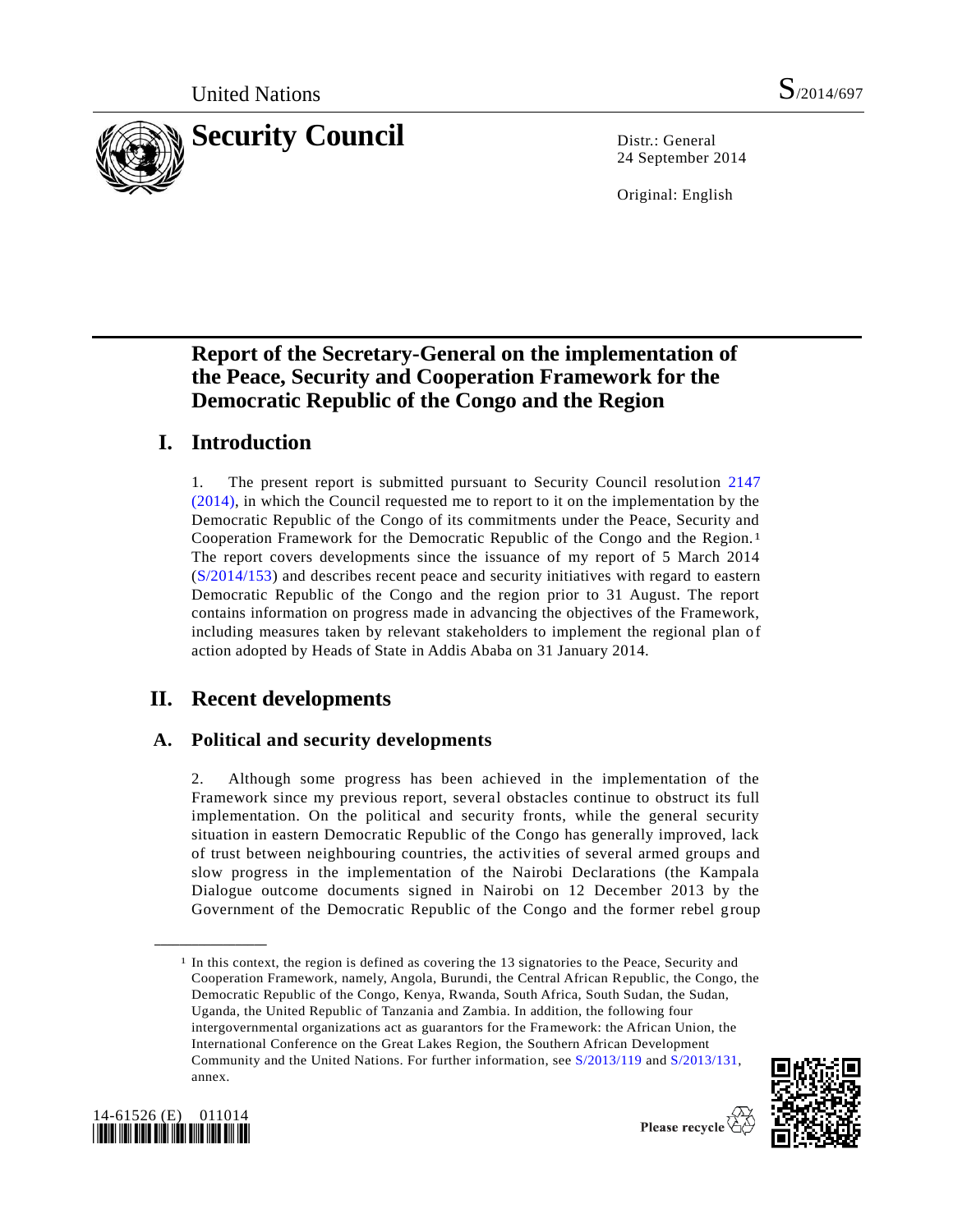Movement of 23 March (M23)) continue to threaten long-term stability in eastern Democratic Republic of the Congo and undermine bilateral relations between some countries in the region.

3. On 17 July, I appointed Said Djinnit to be my new Special Envoy for the Great Lakes Region. Mr. Djinnit replaced Mary Robinson, who has accepted new responsibilities as my Special Envoy for Climate Change.

4. On 18 April, in a letter addressed to Heads of State and other high-level officials in the region, including the Chairperson of the Southern African Development Community (SADC) and my Special Envoy, the Forces démocratiques de libération du Rwanda (FDLR) announced their readiness to surrender and demanded an inter-Rwandan dialogue as a condition for disarming. They reiterated their demand in a letter to the Security Council on 4 August. As at 31 August, only 103 FDLR combatants and 202 dependants had surrendered in North Kivu, handing over 102 weapons, while 83 combatants with 236 dependants had disarmed in South Kivu, handing over 83 weapons. Those individuals are currently in two transit camps run by MONUSCO, one in Kanyabayonga (North Kivu) and the other in Walungu (South Kivu).

5. The President of Angola, José Eduardo dos Santos, in his role as Chair of the International Conference on the Great Lakes Region (ICGLR), has been leading regional efforts to build consensus on the eradication of armed groups in eastern Democratic Republic of the Congo. To reinforce regional resolve on the issue, on 1 June a team of my special envoys and special representatives comprising my Special Envoy for the Great Lakes Region, my Special Representative for the Democratic Republic of the Congo, the United States Special Envoy for the Great Lakes Region, the African Union Special Representative for the Great Lakes Region and the European Union Senior Coordinator for the Great Lakes Region issued a joint statement calling for the complete and unconditional surrender of FDLR and demanding accountability for FDLR combatants suspected of serious crimes. In the statement they noted that the surrender of limited numbers of low-ranking combatants was not encouraging and called for military action against the armed group, in the absence of a credible surrender and disarmament process.

6. At the initiative of the United States Special Envoy, the team of special envoys and special representatives met FDLR representatives in Rome on 26 June, under the auspices of the Community of Sant'Egidio. The special envoys and special representatives took that opportunity to reiterate their demand for the complete and unconditional disarmament of FDLR. They made it clear that the disarmament process should result in the complete dismantling of the organization and the surrender of its senior commanders, within the context of ongoing efforts aimed at the disarmament, demobilization, reintegration, repatriation or resettlement of foreign armed groups in the Democratic Republic of the Congo. They reiterated the need to hold accountable those suspected of serious crimes. A delegation of the Government of the Democratic Republic of the Congo led by the Vice -Minister of Foreign Affairs, Célestin Tunda ya Kasende, participated in the meeting.

7. Against the background of the new dynamic generated by the FDLR volunt ary disarmament process, ministers of foreign affairs and defence of States members ICGLR and SADC held a joint ministerial meeting in Luanda on 2 July. The participants in the meeting discussed, in addition to the FDLR issue, the implementation of the Nairobi Declarations. Also on the agenda was the escalation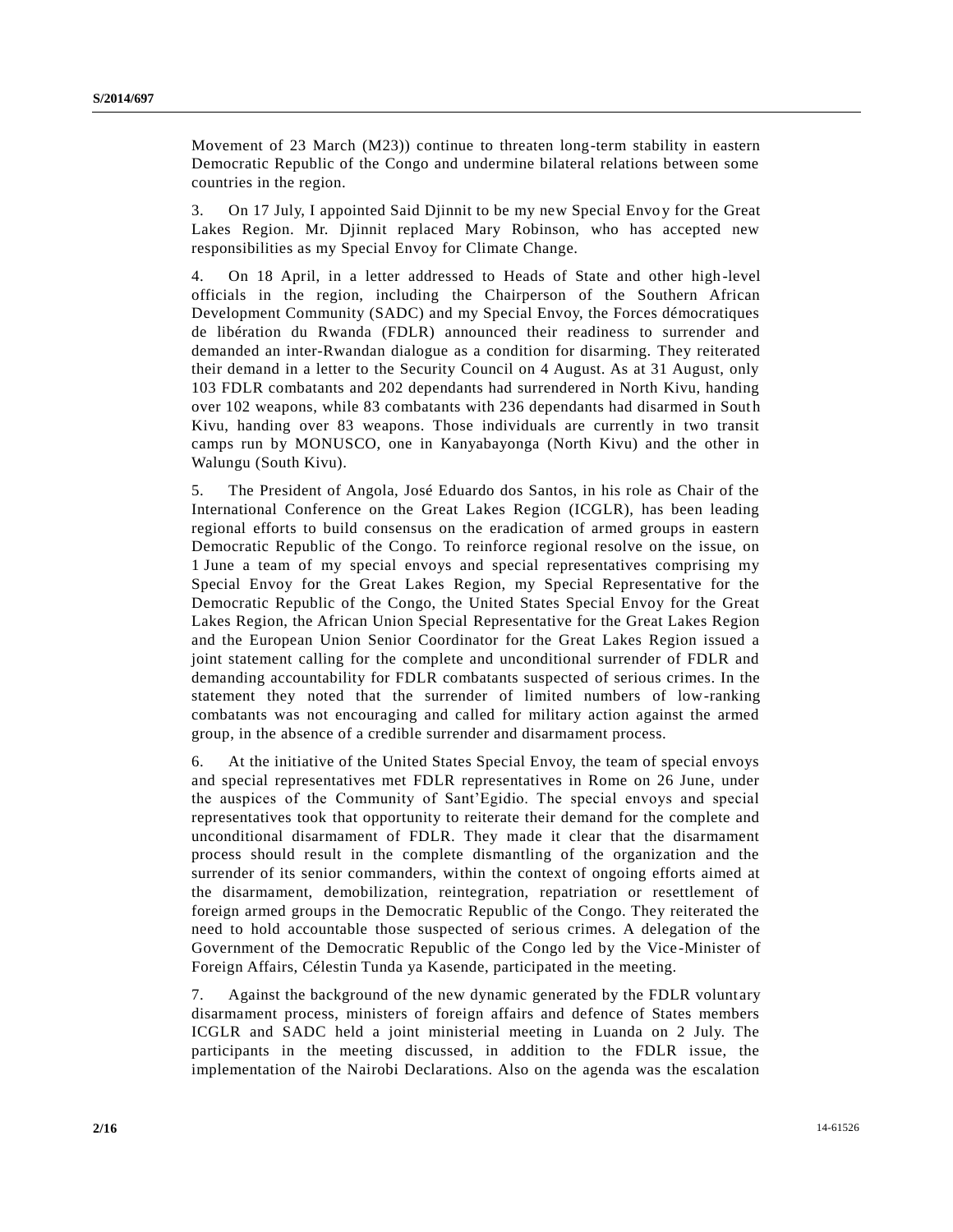of tensions between the Democratic Republic of the Congo and Rwanda. My Special Envoy conveyed to the ministers the importance of a unified regional approach to addressing those challenges. Following deliberations, the ministers issued a joint communiqué in which, inter alia, they urged FDLR to disarm within six months and scheduled a midterm review of the process in October. These positions were reiterated during an ICGLR mini-summit held in Luanda on 14 August. The mini-summit was convened by the President of Angola and attended by: the President of the Democratic Republic of the Congo, Joseph Kabila; the President of Uganda, Yoweri Museveni; the Minister of State for Transport, Civil Aviation and the Merchant Marine of the Congo, Rudolphe Adada; the Minister of Foreign Affairs and Cooperation of Rwanda, Louise Mushikiwabo; and the Minister of Defence and National Service of the United Republic of Tanzania, Hussein Ali Mwinyi. Participants in the mini-summit gave FDLR a six-month ultimatum to disarm and decided to plan military actions against the group in the absence of progress by the midterm review in October. They also proposed that a joint ICGLR-SADC summit be held in October to review the disarmament process and decide on a course of action. The six-month time frame for FDLR disarmament was endorsed at the thirtyfourth Summit of SADC Heads of State and Government, held in Pretoria on 17 and 18 August.

8. Meanwhile, the pace of implementation of the Nairobi Declarations has remained generally slow. In my previous report, I welcomed the promulgation by the President of the Democratic Republic of the Congo, on 11 February 2014, of an amnesty law, as stipulated in the Nairobi Declarations. After months of delay, I am pleased to report that the Government of the Democratic Republic of the Congo has sent a technical team to Uganda and Rwanda, in April and July respectively, to identify and process some 2,000 former M23 members who had fled to those countries in 2013. In the presence of representatives of the Office of my Special Envoy, the United Nations Organization Stabilization Mission in the Democratic Republic of the Congo (MONUSCO) and ICGLR, the Government delegation held constructive discussions with the former combatants and the Ugandan and Rwandan authorities on how to grant amnesty and repatriate those individuals and their dependants. The Congolese delegation also registered the former combatants who were present in their cantonments at the time of the visit.

9. The relevant institutions in Kinshasa are now processing the data collected during the visits of the technical team to Rwanda and Uganda. In that regard, I welcome the flexibility demonstrated by the Government of the Democratic Republic of the Congo during an informal ministerial meeting held in New York on 7 August. At the meeting, the Minister of Foreign Affairs of the Democratic Republic of the Congo suggested that the Government would still be willing to consider the applications of former M23 combatants after the expiration of the mid-August deadline set in the amnesty law, as they were not responsible for delays in the handling of their cases. Proper handling of the amnesty and repatriation process will contribute to restoring trust between the Governments of the Democratic Republic of the Congo, Rwanda and Uganda. It will also facilitate progress in the implementation of other critical provisions of the Nairobi Declarations.

10. On the security front, clashes occurred between the armed forces of the Democratic Republic of the Congo (Forces armées de la République démocratique du Congo — FARDC) and the armed forces of Rwanda (Rwanda Defence Force —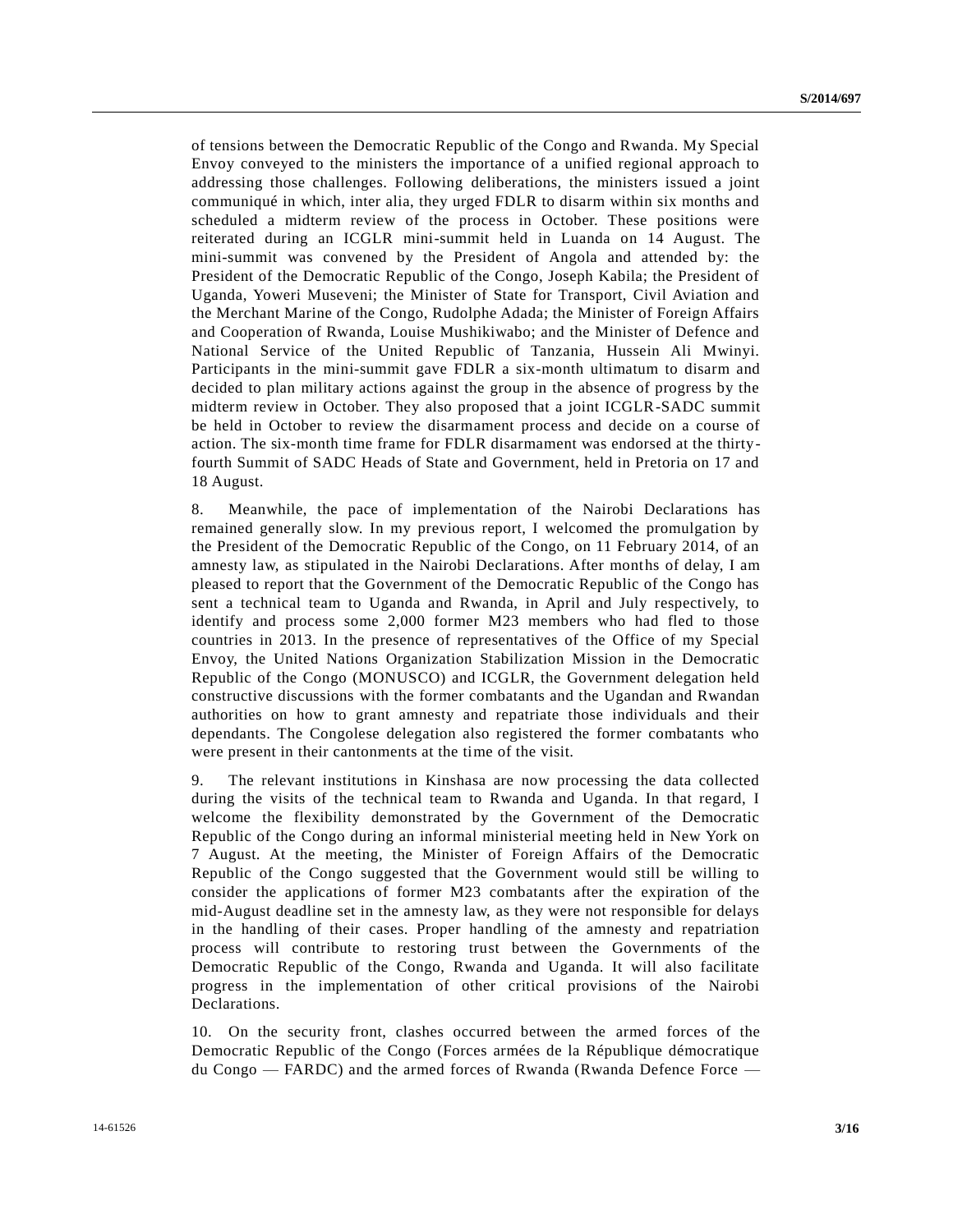RDF) in the border area of Kibumba, North Kivu, on 11 June. The incident, the first military confrontation between the two countries in years, resulted in casualties on both sides. Both my Special Envoy for the Great Lakes Region and my Special Representative for the Democratic Republic of the Congo urged the parties to exercise restraint and to de-escalate tensions. The rapid intervention of the ICGLR Expanded Joint Verification Mechanism enabled an investigation into the incident to be conducted, at the request of both countries.

11. In its findings, the Mechanism noted that the deployment of the two national armed forces in close proximity to each other along the porous border between the Democratic Republic of the Congo and Rwanda was a significant trigger of conflict, especially given the acrimony that exists between the two countries. The findings also indicated that it was likely that further confrontations would occur unless urgent measures were taken to address the situation. In that regard, the Mechanism recommended that the Governments of the Democratic Republic of the Congo and Rwanda avoid deploying their armed forces in close proximity to one another, especially in contentious border areas.

12. With regard to foreign and local armed groups still operating in eastern Democratic Republic of the Congo, the Congolese armed forces, supported by MONUSCO, have continued to carry out military operations against the Allied Democratic Forces (ADF) and the Alliance des patriotes pour un Congo libre et souverain, as indicated in my past two reports on MONUSCO [\(S/2014/450](http://undocs.org/S/2014/450) and [S/2014/698\)](http://undocs.org/S/2014/698). While the capacity of ADF to cause harm has been reduced, the group remains active and mobile, in particular in Ituri district (Orientale Province) and has continued to attack the national armed forces, which suffered their heaviest loss on 1 May, when 26 soldiers were killed in an ADF ambush north-east of Beni, North Kivu.

### **B. Humanitarian situation**

13. The humanitarian situation throughout the region and in the Democratic Republic of the Congo remains challenging owing to the continued high numbers of internally displaced persons and refugees. In the Democratic Republic of the Congo, despite continued efforts to improve the lives of populations in conflict-affected areas, some 6.3 million people, of whom an estimated 2.6 million were internally displaced, were still in need of assistance at the time of finalizing the present report. While humanitarian entities have continued to provide vital aid to millions of people, the resources available for humanitarian operations continue to fall seriously short of existing needs. The humanitarian response plan for the Democratic Republic of the Congo remains critically underfunded, having received only 35 per cent of the \$839 million required.

14. The defeat of M23 in November 2013, which brought relative stability to some areas of eastern Democratic Republic of the Congo, generated hope that some refugees and internally displaced persons would return to their places of origin. Indeed, 1.8 million internally displaced persons returned to their homes between November 2012 and May 2014. Furthermore, the Office for the Coordination of Humanitarian Affairs has reported a decrease of 40 per cent in the number of persons in displacement camps around Goma between November 2013 and May 2014.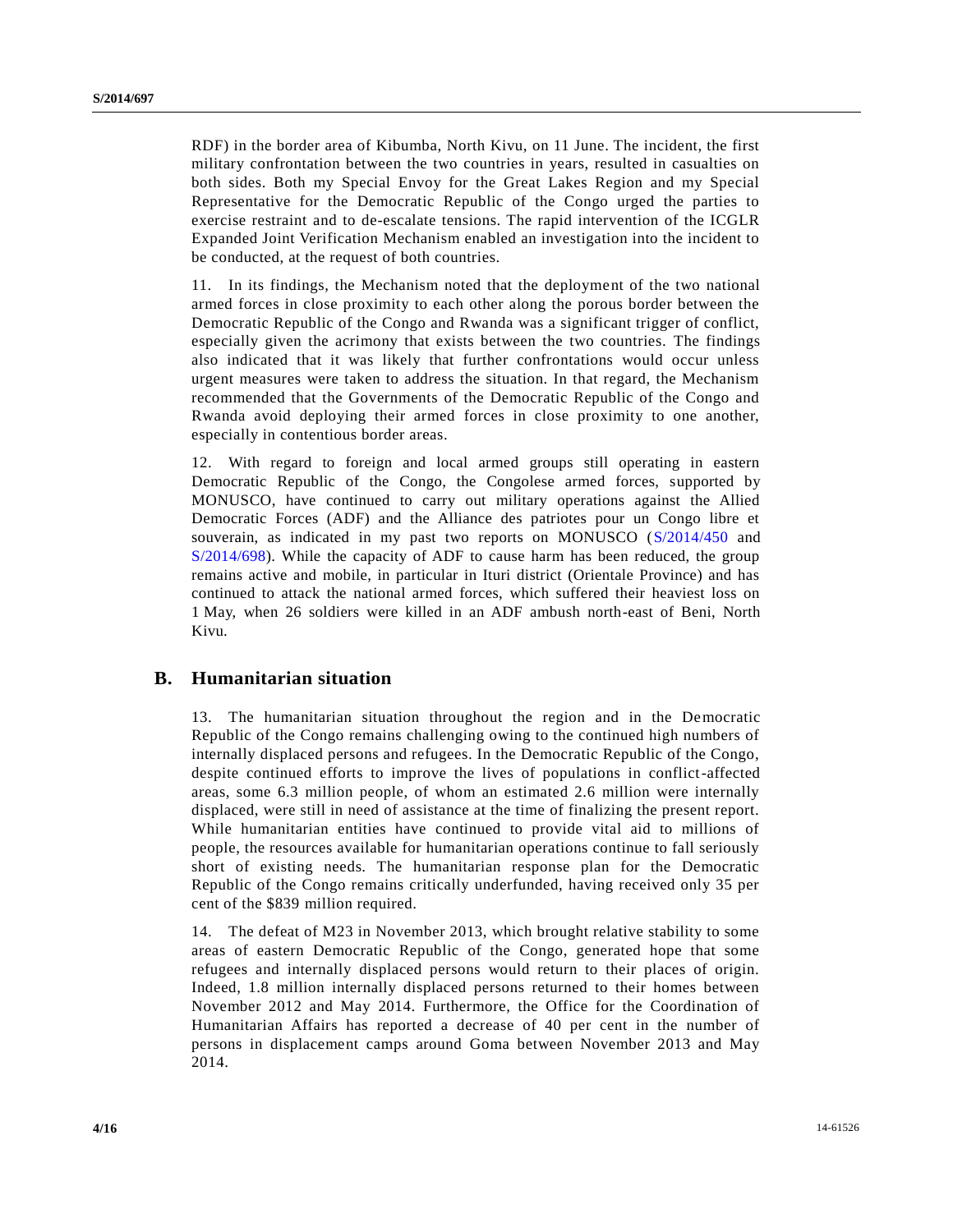15. Nonetheless, the activities of armed groups have caused new waves of displacement, as many refugees and internally displaced persons continue to fear for their safety. According to the Office for the Coordination of Humanitarian Affairs, over 492,000 people have been newly displaced since January 2014, including 125,000 in North Kivu and 140,000 in Katanga. Katanga is the province with the highest increase in displacements since December 2013. The displacements in Katanga are due to clashes between the armed forces of the Democratic Republic of the Congo and armed groups, and growing tensions between the Pygmy and Luba communities. Food insecurity is worsening and human rights violations, includin g sexual and gender-based violence, are still commonplace. The Office estimates that some 75,000 children in the Katanga conflict zone will face acute malnutrition in 2014.

16. In many camps for displaced persons in eastern Democratic Republic of the Congo, only the most vulnerable have received food assistance over the past six months. The decision to target the most vulnerable was taken after an exercise was carried out at all sites where internally displaced persons had been living and receiving food assistance, some of them for as long as three years. In parallel, the World Food Programme (WFP) made it a priority to provide resources to newly displaced people, in line with their vulnerability status. The prioritization plan was dictated by the need to direct limited financial resources towards life-saving relief activities. The ability of WFP to provide assistance to the Democratic Republic of the Congo and many other countries has been challenged by an increase in the need for food assistance due to the unprecedented number of large-scale and simultaneous emergencies that occurred in 2013 and 2014, including in countries such as the Syrian Arab Republic and the Central African Republic.

17. In addition to the relatively large size of the internally displaced population in the Democratic Republic of the Congo, approximately 432,500 Congolese refugees currently live in neighbouring countries, an indication that persistent insecurity and a failure to eliminate the root causes of conflict in the Democratic Republic of the Congo continue to hinder lasting voluntary returns. The Office of the United Nations High Commissioner for Refugees (UNHCR), however, reports that, despite these challenges, over 182,000 Congolese refugees returned to their country between 20 11 and 30 June 2014. In addition, since the beginning of 2014 Congolese refugees who arrived in Uganda over the past year also began to return spontaneously to the Beni area. The fact that the Democratic Republic of the Congo itself is host to 118,000 refugees from neighbouring countries exacerbates the country's already difficult humanitarian situation.

18. In accordance with international refugee law and pursuant to the Congolese refugee law of 2002, Rwandan refugees and asylum seekers of all nationalitie s residing in the Democratic Republic of the Congo fall under the mandate of the Government and UNHCR. The UNHCR comprehensive strategy for the Rwandan refugee situation addresses the particular situation of Rwandan refugees who entered the Democratic Republic of the Congo (formerly Zaire) between 1959 and 1998 and recommends that all aspects leading to a cessation of refugee status (including exemption procedures) for Rwandans who fall in the aforementioned category be implemented progressively. UNHCR works with the Governments of the Democratic Republic of the Congo and Rwanda within the framework of tripartite agreements that uphold the voluntary character of returns while advancing the implementation of durable solutions, including voluntary repatriation and local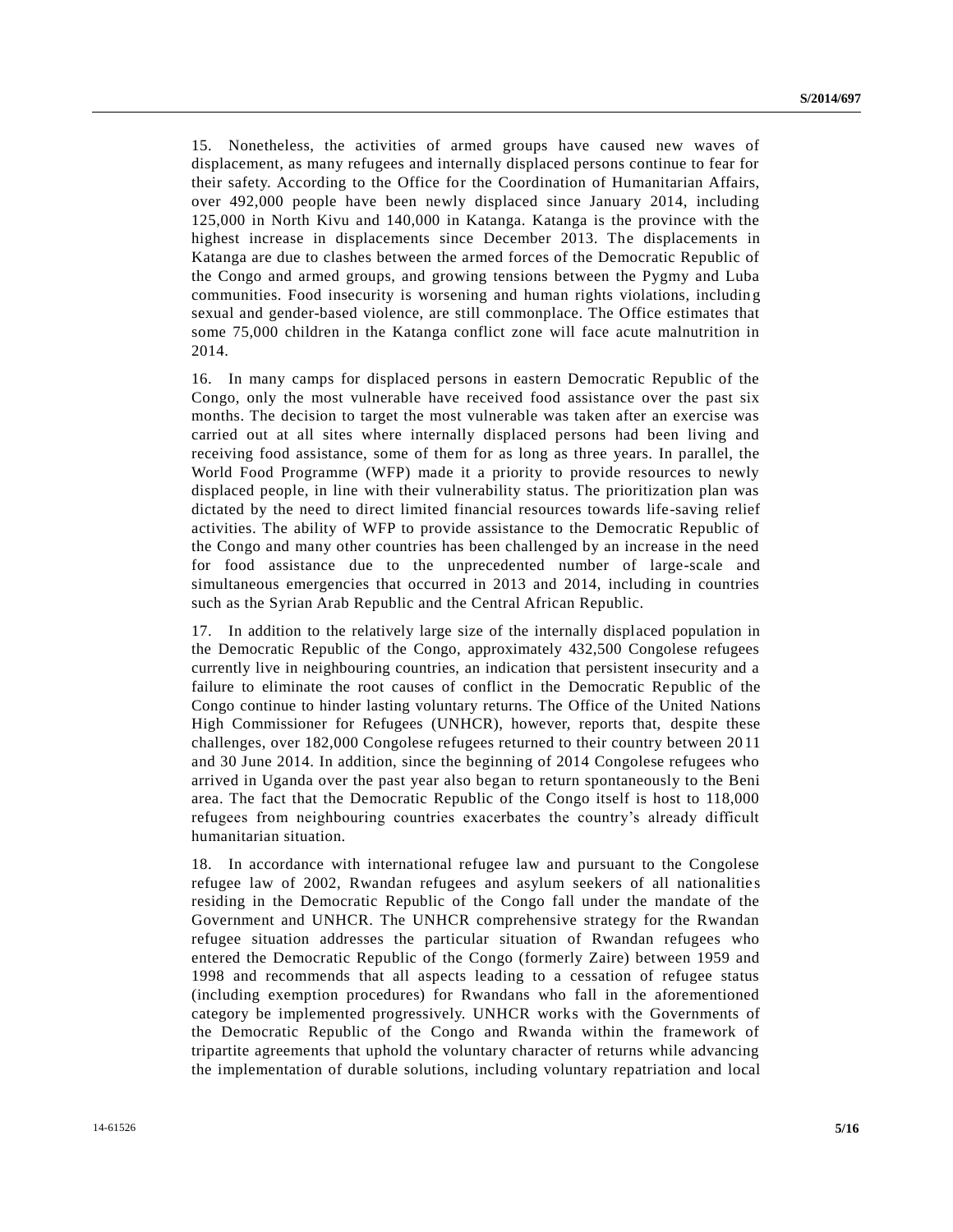integration of Congolese and Rwandan refugees. To date, 133,862 Rwandan refugees have voluntarily returned to Rwanda from the Democratic Republic of the Congo; 2,552 of them did so in 2014.

### **C. Update on human rights and sexual and gender-based violence**

19. The activities of armed groups and some elements of the security forces remain a serious cause for concern on the human rights front. The political space remains constrained, human rights violations continue in several countries in the region and more efforts are needed to tackle impunity. Violations of international humanitarian and human rights law, including sexual and gender-based violence, have continued in the Democratic Republic of the Congo and in other States signatories to the Peace, Security and Cooperation Framework. There are strong indications that violations are being committed by all parties without exception. In the Democratic Republic of the Congo, armed groups and members of the Congolese defence and security forces continue to commit rape as a weapon of war, along with other forms of sexual violence and human rights violations, during and after rebel attacks on communities.

20. In the Democratic Republic of the Congo, in May 2014, the Operational Military Court handed down its decision in the Minova case, in which 39 officers of the national armed forces were charged with rape and other war crimes. Specifically, the officers were charged with the rape of more than 130 women and girls in Minova, South Kivu. The trial is viewed as a test of the Government's ability to fight impunity and encourage a culture of accountability for conflict-related sexual violence, crimes against humanity and war crimes. While only two low-level soldiers were convicted of rape, the judgement offered constructive lessons for the prosecution of atrocities in the region in the future.

21. There continue to be calls within the Democratic Republic of the Congo for a specialized chamber to try war crimes, crimes against humanity and conflict-related sexual violence. Such specialized mechanisms can be highly effective in prosecuting alleged perpetrators of international crimes. On 2 May 2014, a bill creating a specialized, mixed chamber was formally received by the Parliament but sent back to the Government owing to constitutional concerns raised by the National Assembly. The Minister of Justice and Human Rights has indicated that a revised bill will soon be considered.

22. On 8 July 2014, the Parliament of the Democratic Republic of the Congo passed a law (No. 14/025) allowing the ratification of the African Union Convention for the Protection and Assistance of Internally Displaced Persons in Africa, adopted on 22 October 2009 in Kampala. I welcome this development and encourage the Congolese authorities to take further steps to protect all persons displaced in their country.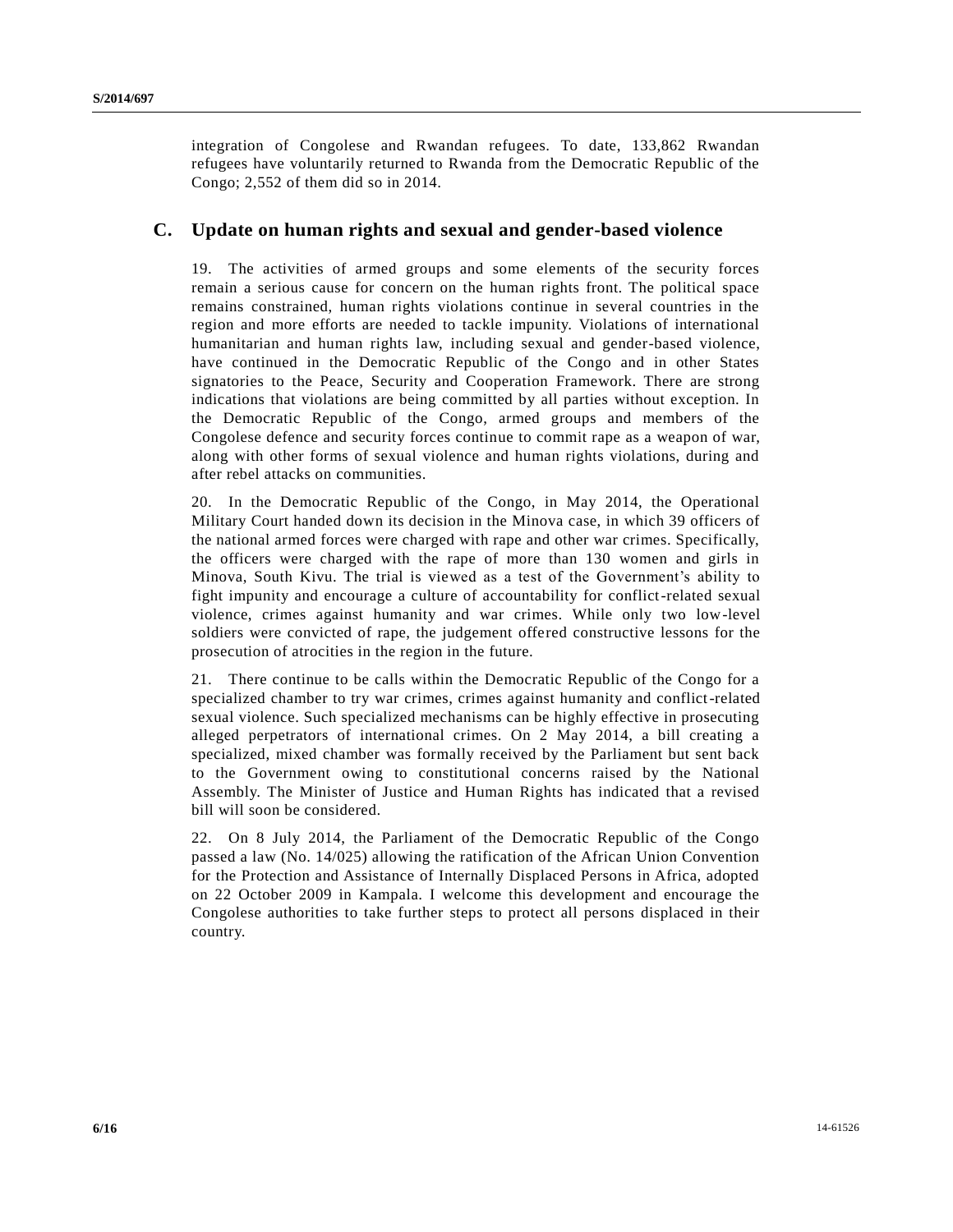## **III. Implementation of the commitments under the Peace, Security and Cooperation Framework for the Democratic Republic of the Congo and the Region**

### **A. Commitments of the Democratic Republic of the Congo**

23. During the reporting period, limited progress was achieved in the implementation of the national commitments of the Democratic Republic of the Congo. My report on MONUSCO of 25 September 2014 [\(S/2014/698\)](http://undocs.org/S/2014/698) contains further information on the modest advances made in that regard.

24. With the support of MONUSCO and international partners, the National Oversight Mechanism developed benchmarks, indicators of progress and priority actions for the six national commitments set out in the Framework, through a participatory process involving national and provincial administrations, civil society and international partners. On 12 July, participants in a national seminar organized by the Mechanism and the Ministry of Planning endorsed a matrix comprising more than 50 benchmarks and more than 300 indicators. Among the participants were the Vice-Prime Minister and Minister for the Budget, Daniel Mukoko Samba, along with other officials and representatives of the United Nations, the diplomatic corps, civil society and the private sector. The benchmarking process has strengthened the partnership between the Mechanism, the Ministry of Planning and the international community, which will help in identifying activities to be included in the 2015 budget.

25. During the reporting period, the Government of the Democratic Republic of the Congo approved its national disarmament, demobilization and reintegration plan, estimated to cost \$85 million. On 11 July, the Vice-Prime Minister and Minister of Defence, Alexandre Ntambo, shared the plan with the diplomatic corps to seek financial support from donors. During the meeting, the Minister also announced that the Government would contribute \$10 million to the plan. MONUSCO has pledged \$8 million for the identification of former combatants and the provision of food supplies to demobilized armed groups still in transit camps. Notwithstanding the finalization of the national disarmament, demobilization and reintegration plan, the development of benchmarks and other modest achievements, some critical aspects of the national commitments have yet to be implemented. These include sustained security sector reform, consolidation of State authority, decentralization, economic development, reconciliation and democratization.

### **B. Commitments of the countries in the region**

26. Despite persistent challenges to the stabilization of eastern Democratic Republic of the Congo and in relations between countries in the region, leaders in the region have continued to take ownership of and interest in advancing the implementation of the Peace, Security and Cooperation Framework. By and large, the countries in the region have continued to adhere to their commitments, in particular those related to non-interference in the internal affairs of neighbouring countries and assistance or support to armed groups, despite unverified reports to the contrary. The verification activities of the Expanded Joint Verification Mechanism continue to be critical. While regional and economic cooperation has increased among countries in the region, much more needs to be done to enhance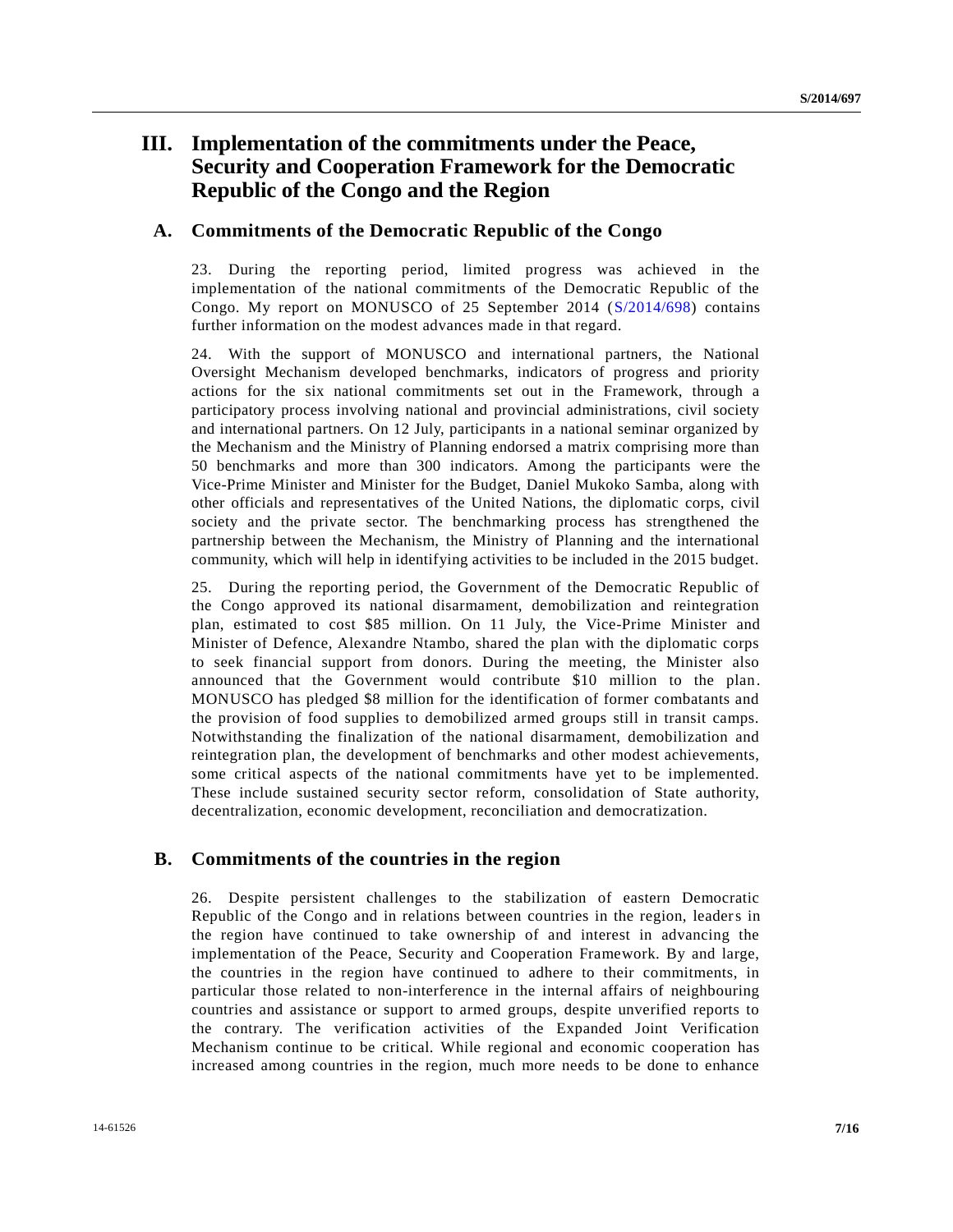the administration of justice through regional judicial cooperation and to ensure that those who have committed war crimes, crimes against humanity, acts of genocide or crimes of aggression, or persons targeted by United Nations sanctions, are held accountable.

27. As noted above, the President of Angola, as Chair of ICGLR, has helped to bring together the States members of ICGLR and SADC, the two organizations in the region that are key for the Peace, Security and Cooperation Framework. In his capacity as Chair, the President has convened one ordinary summit, three minisummits and a number of ministerial meetings to discuss issues related to the objectives of the Framework. During those events, States members of ICGLR and SADC sought solutions for the neutralization of armed groups operating in eastern Democratic Republic of the Congo, the implementation of the Nairobi Declarations and the improvement of relations between some countries, among other key pending issues. In addition, Angola has strengthened relations with countries in the region in order to push ahead its agenda for peace, security and economic affairs. On 15 May, the Minister of External Relations of Angola, George Chikoti, visited Kigali, where he and his Rwandan counterpart co-signed a general cooperation agreement, an agreement on a joint cooperation commission and a memorandum of understanding. The documents aim to regularize political and economic relations between the two countries.

28. Regional cooperation in the context of the northern corridor integration projects and the East African Community was also reinforced during the reporting period. On 24 June, the Governments of Rwanda and Uganda signed a service contract for the development of the Kampala-Kigali portion of the northern corridor railway project. The agreement was reached after a decision had been taken earlier in 2014 by Kenya, Rwanda and Uganda to enter into a tripartite arrangement to accelerate regional integration. The development is part of the planned construction of a railway connection along the northern corridor between Mombasa, Kenya, and Kampala through Nairobi and Kigali, with a possible extension to Juba. The project is expected to be completed by March 2018. On 2 July, the ministers of economy, finance, foreign affairs and infrastructure of Burundi, Ethiopia, Kenya, Rwanda, South Sudan and Uganda met with the Secretary-General of the East African Community in Kigali to discuss ongoing northern corridor integration projects, including in the areas of infrastructure, transport, commodity exchange, human resources capacity-building, air space management and crude oil pipeline development. The next summit of the northern corridor countries is scheduled to be held in Kampala in September 2014.

29. During the reporting period, the Technical Support Committee of the Regional Oversight Mechanism also met regularly in Nairobi, under the co-chairmanship of the Special Adviser to my Special Envoy for the Great Lakes Region, Modibo I. Toure, and the African Union Special Representative for the Great Lakes Region, Boubacar Diarra. The Technical Support Committee held its seventh meeting in Goma, Democratic Republic of the Congo, from 20 to 22 May, with the support of MONUSCO, the Congolese authorities and the Office of my Special Envoy. While in North Kivu, the members of the Committee visited a camp for internally displaced persons, a police training centre and a *centre de regroupement* administered by the national armed forces in Mubambiro, which hosts about 420 former combatants from various armed groups. These field visits enabled Committee members to gain a better understanding of the situation on the ground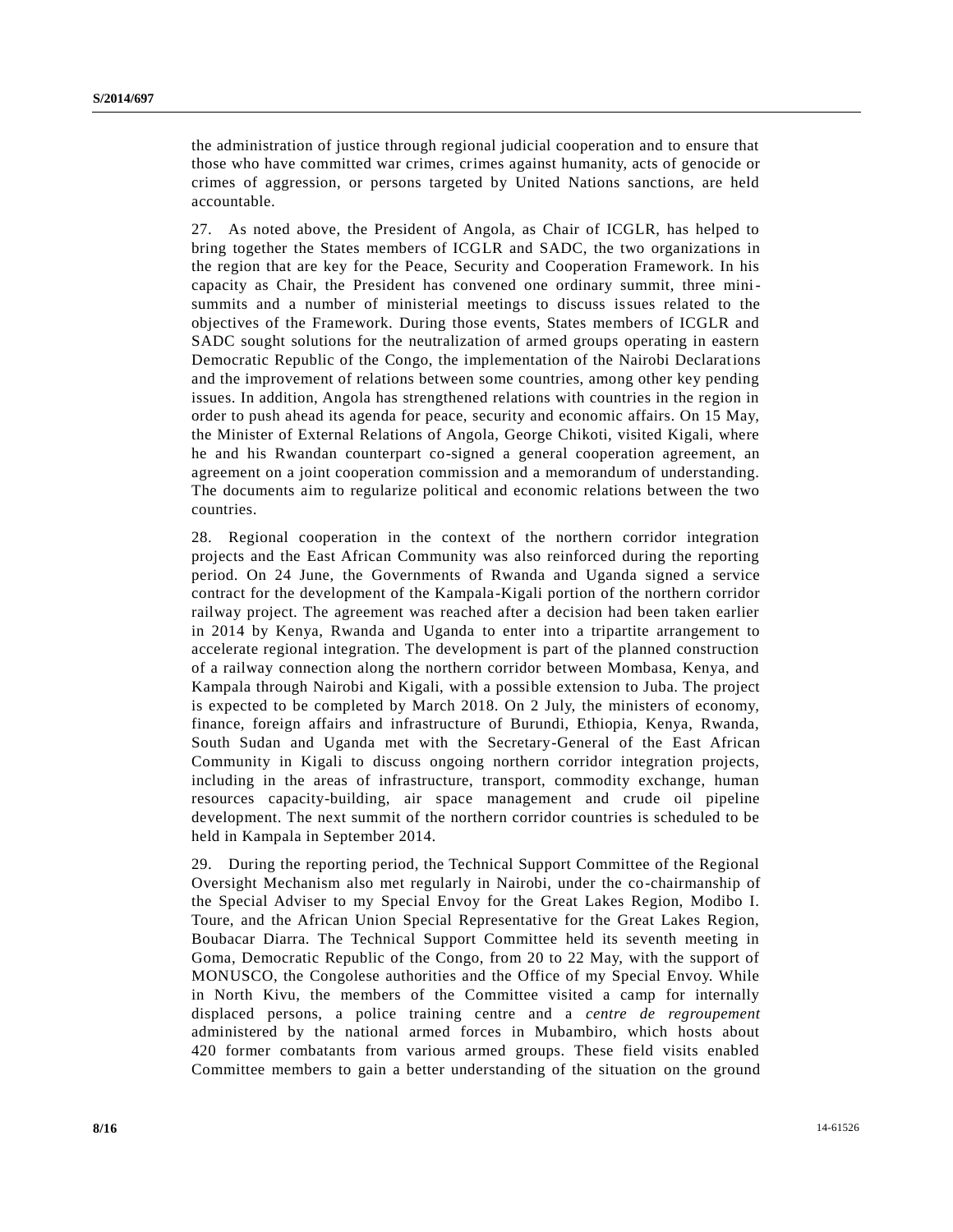and, therefore, to better advise their respective Governments. The Committee also suggested ways to strengthen the Expanded Joint Verification Mechanism, accelerate the implementation of the Nairobi Declarations, neutralize illegal armed groups operating in eastern Democratic Republic of the Congo and reinsert former combatants into civilian life.

30. While multilateral and bilateral cooperation has improved in the region during the reporting period, much more needs to be done to rebuild trust among the core signatories to the Peace, Security and Cooperation Framework and accelerate the implementation of the regional plan of action. My Special Envoy and the African Union Special Representative for the Great Lakes Region have prepared a report with key recommendations on ways to boost the implementation of that plan of action. The report, which takes into account the work of the Technical Support Committee, was submitted to the Regional Oversight Mechanism at its fourth high level meeting, held on 22 September in New York in the margins of the sixty-ninth session of the General Assembly.

#### **C. International commitments**

31. On 11 June, in collaboration with the United Nations Global Compact, my Special Envoy convened a private sector responsible investment round table in Addis Ababa that was attended by over 100 participants from the private sector, civil society, academia and government, as well as other representatives from the region. It was one in a series of steps designed to raise the awareness of stakeholders on the issue of investment in the Great Lakes region, in preparation for a private sector investment conference to be held in the first quarter of 2015. The round table also provided a regional platform for dialogue between the public and private sectors on the issue of investment in the States signatories to the Peace, Security and Cooperation Framework.

32. An investment opportunity brief for the region has also been prepared with the support of the United Nations Development Programme, the African Development Bank, the World Bank and the International Finance Corporation. The brief is designed to provide potential investors with information on priority investment areas and projects identified through a consultative process in all the signatory countries. A regional ministerial consultation on the brief is scheduled to be held in Luanda in late 2014, with the participation of Governments and private sector stakeholders. Key findings and recommendations will be presented for endorsement by the Regional Oversight Mechanism at its fifth meeting, to be held in Addis Ababa.

33. During my joint visit to the Great Lakes region with the President of the World Bank Group, Jim Yong Kim, in May 2013, the World Bank pledged \$1 billion to support activities in the region that further the implementation of the Peace, Security and Cooperation Framework. The World Bank is on track to implement all its commitments within the 24-month timeline set during our visit. Between May 2013 and July 2014, a total of \$538 million was approved by the World Bank for regional programmes in the areas of energy development, combating sexual and gender-based violence, women's health, capacity-building for ICGLR and improvement of information and communications technology connectivity. A key project was approved on 26 June 2014, under which \$106.9 million will support the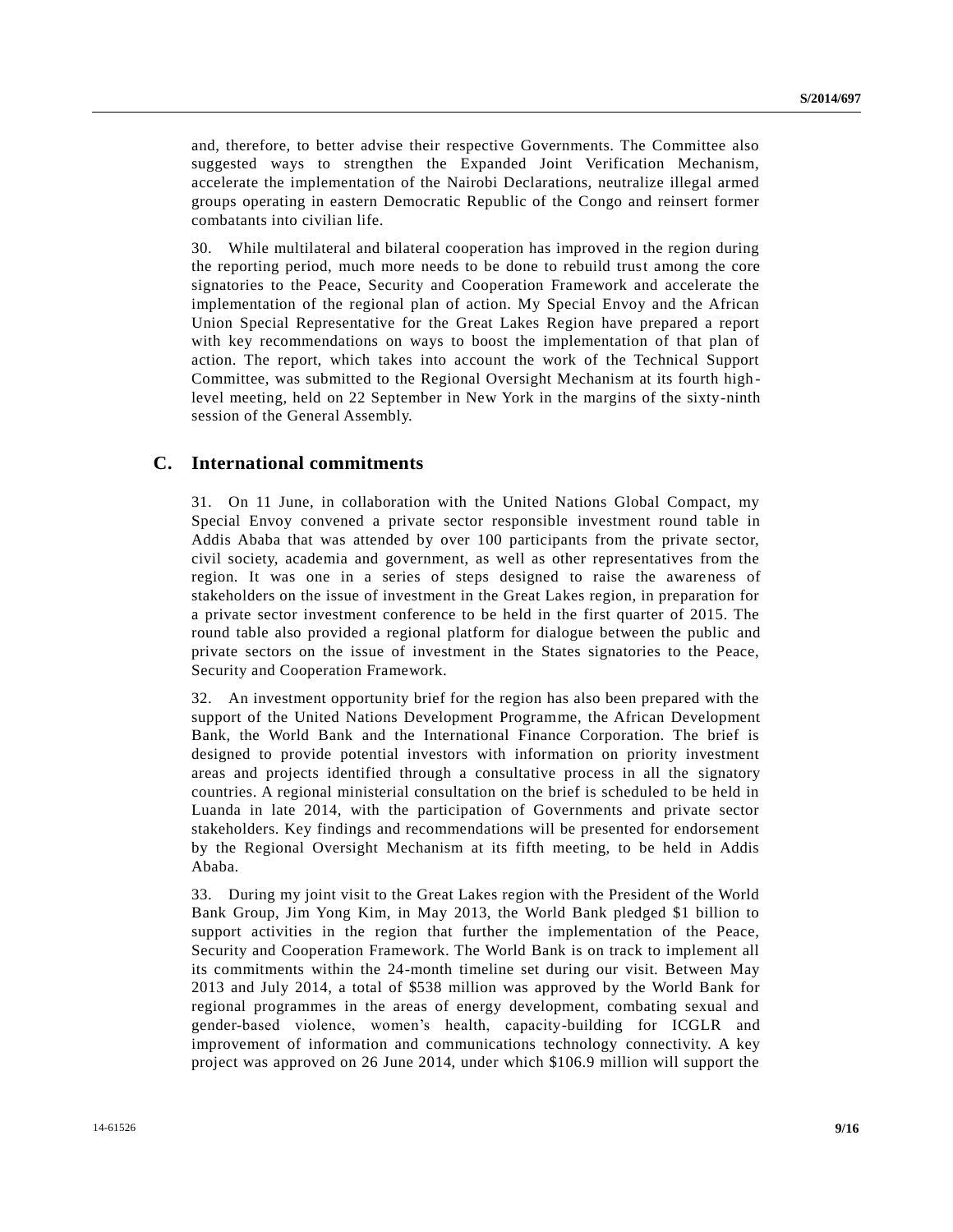Great Lakes Emergency Sexual and Gender-based Violence and Women's Health Project, which covers Burundi, the Democratic Republic of the Congo and Rwanda. The project aims to benefit more than 641,000 women and girls, half a million of whom are in the Democratic Republic of the Congo, and will also support a regional policy approach endorsed by the Heads of State and Government of countries in the Great Lakes region in the 2011 Kampala declaration on sexual and gender-based violence.

34. In addition, the World Bank and the Office of my Special Envoy have established a facility for technical assistance to ensure that projects to be implemented in the region with the support of the World Bank are conflict-sensitive and in line with the economic and regional integration objectives of the Peace, Security and Cooperation Framework. Meanwhile, other resources have been pledged to the region by various development partners. For instance, at least  $\epsilon$ 3.2 billion has been allocated to Burundi, the Democratic Republic of the Congo, Rwanda, Uganda, the United Republic of Tanzania and Zambia under the Eleventh European Development Fund (2014-2020).

## **IV. Activities of my Special Envoy**

35. My Special Envoy has continued to engage regional leaders, bilateral and multilateral partners and civil society organizations to ensure that the broadest possible range of actors remain committed to and supportive of the Peace, Securit y and Cooperation Framework. During the reporting period, my Special Envoy Mary Robinson and her staff visited several countries in the region, including Angola, Burundi, the Central African Republic, the Democratic Republic of the Congo, Kenya and Rwanda, where they engaged in various activities related to the Framework. In addition, she continued to engage regional and international partners in Addis Ababa, Brussels, London, New York and Washington, D.C.

36. Also during the reporting period, my Special Envoy met with the Chair of ICGLR, lending her support to his good offices to advance high-level political dialogue with fellow Heads of State, to reach consensus on issues of common concern. In that regard, she visited Angola from 7 to 9 May, where she met the Vice-President, the Minister of Foreign Affairs, the Minister of Economy and the Secretary of State for Defence to discuss how to advance the implementation of the Peace, Security and Cooperation Framework and maximize opportunities for synergy with Angola. Topics discussed included accelerating the implementation of the Nairobi Declarations, tackling FDLR, strengthening the Expanded Joint Verification Mechanism and preparing for the Great Lakes private sector investment conference. I was pleased to learn about the commitment of Angola to devote efforts and resources to the fulfilment of the mandate of the Chair of ICGLR.

37. My Special Envoy travelled to the Democratic Republic of the Congo on 17 and 18 March and again on 2 and 3 June, with the other envoys and representatives. During her meetings with the President and other senior government officials in Kinshasa, she raised the issue of elections, as well as the status of implementation of the country's national commitments under the Peace, Security and Cooperation Framework. She emphasized the need for the timely release of a comprehensive electoral calendar for local, provincial and general elections, and assured the President of international partners' readiness to work with his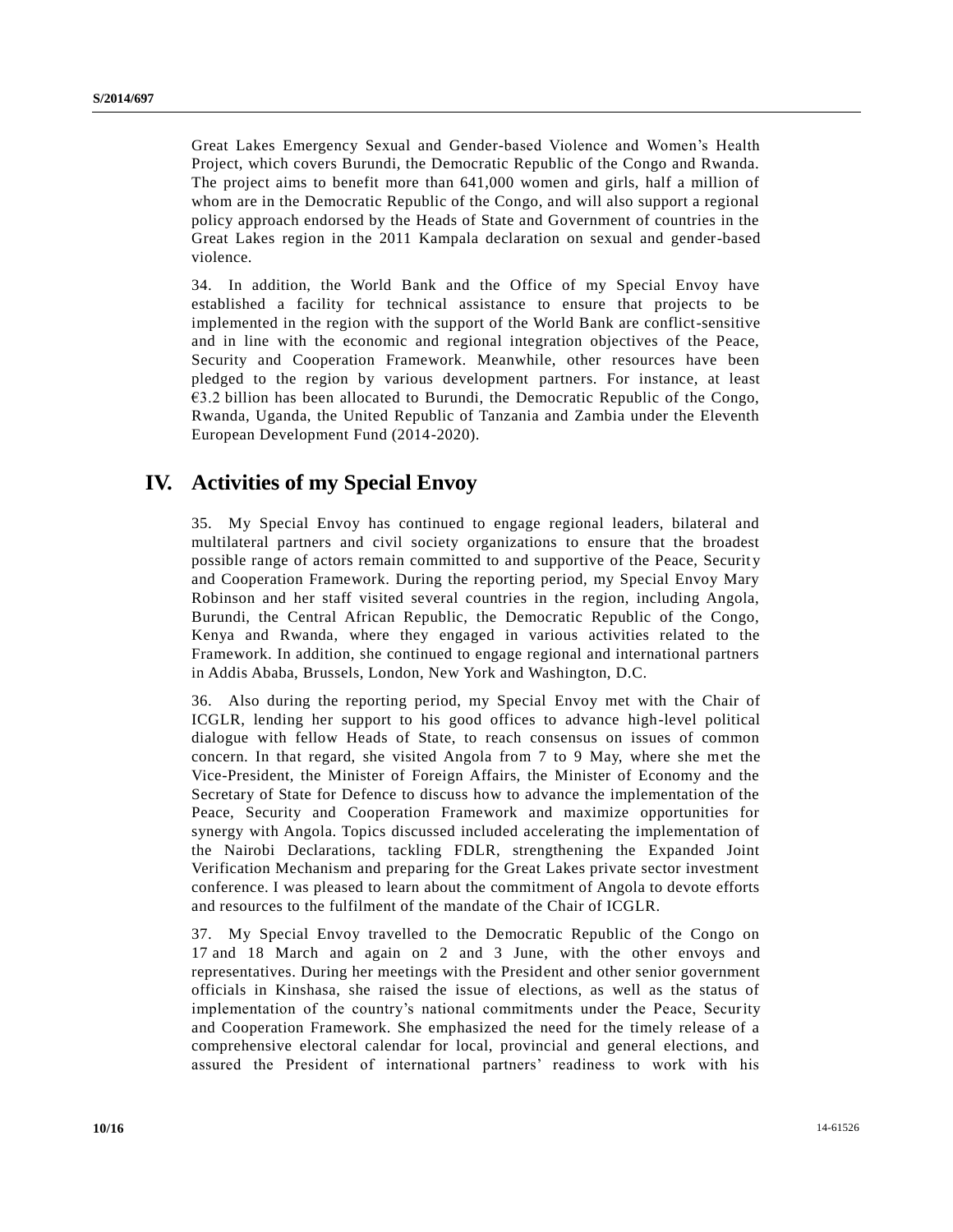Government on all critical issues. She also commended the Government for conducting military operations against ADF and conveyed her condolences for the casualties suffered by the national armed forces.

38. On the issue of elections, the President of the Democratic Republic of the Congo stated that this was a sovereign matter. He noted that, for purposes of neutrality and impartiality, the conduct of the elections was handled by the Independent National Electoral Commission and that, therefore, all technical questions should be addressed to the Chair of the Commission, Apollinaire Malu Malu.

39. On 7 April, I led a high-level delegation, which included my Special Envoy, to Rwanda to participate in the events marking the twentieth anniversary of the genocide. I stressed that the world should learn from the tragic experience of Rwanda and acknowledged that the United Nations should have done more to prevent the genocide. I commended the impressive transformation of the country and called for continued efforts to protect human rights and promote democracy. In his speech, the President of Rwanda, Paul Kagame, highlighted some factors behind that successful transformation, notably inter-ethnic reconciliation and accountability for serious crimes.

40. On 6 May, my Special Envoy travelled to Brussels and met with the members of the European Union Political and Security Committee. She discussed some of the priority activities arising from the regional plan of action, in particular the fight against the illegal exploitation of natural resources, regional judicial cooperation, disarmament, demobilization and reintegration, the return of refugees (especially minorities) and civil society and youth.

41. Within the context of her engagement with youth and children, my Special Envoy participated in the Children's Forum of Hope, held in Bujumbura on 31 May and 1 June. The event enabled children from seven countries of the region to bond, build trust and become "ambassadors of hope" who would champion the objectives of the Peace, Security and Cooperation Framework in their respective countries. My Special Envoy also participated in the ICGLR summit on youth employment held in Nairobi on 24 July, which brought together youth, experts and government officials from the 13 signatory countries of the Framework. The purpose of the summit was to develop a coordinated approach to youth unemployment and underemployment in the Great Lakes region.

42. My Special Envoy also reached out to the Heads of State and Government of countries in the Great Lakes region in Washington, D.C., from 4 to 6 August, in the margins of the 2014 United States-Africa Leaders Summit. On 7 August, in New York, she addressed the Security Council for the last time as my Special Envoy for the Great Lakes Region. Later that day, she and the Minister for Africa of the United Kingdom of Great Britain and Northern Ireland co-chaired an informal ministerial meeting on the Great Lakes region to promote the rapid disarmament of FDLR and the full implementation of the Nairobi Declarations. My incoming Special Envoy for the Great Lakes Region, Mr. Djinnit, attended both meetings.

43. Recognizing that addressing forced displacement is key to promoting peace, security and cooperation in the region, my Special Envoy has made it a priority to support efforts to alleviate the conditions of refugees and internally displaced persons by promoting conditions for durable, voluntary and safe returns in dignity.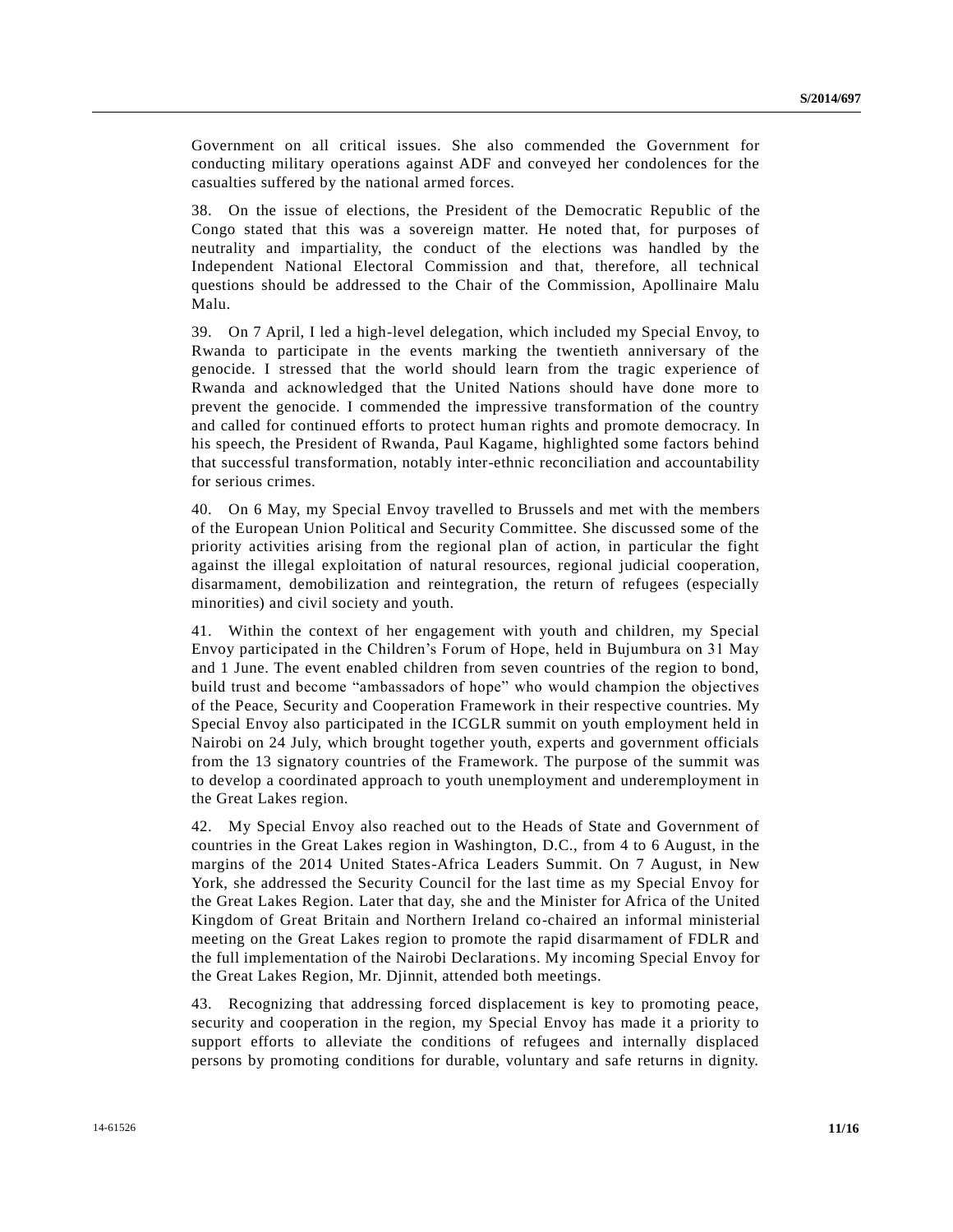From 20 June to 4 July 2014, a joint mission composed of staff from the Office of my Special Envoy, the Office for the Coordination of Humanitarian Affairs and UNHCR travelled to Uganda, Rwanda, the Democratic Republic of the Congo (North Kivu) and Burundi in order to assess the conditions of refugees, to identify challenges hampering their safe and sustainable return and to devise medium- and long-term strategies. Finding durable solutions for internally displaced persons and refugees is an immense task that will continue to take a significant amount of time, concerted efforts and national, regional and international commitment.

44. The World Bank and UNHCR are conducting an in-depth study on forced displacement in the Great Lakes region; it is expected that a report based on that study will be issued during the last quarter of 2014. The aim is to obtain information on the development needs of displaced persons, opportunities for development interventions in support of displaced persons and recommendations for activities to improve resilience and social cohesion in border communities of the Great Lakes region.

45. In order to maximize synergies and promote a coordinated approach within the United Nations system, the Office of my Special Envoy, together with the United Nations country teams and United Nations representatives, met in Kigali from 28 to 30 May to lay the foundation for a common strategy for the Great Lakes region in support of the implementation of the Peace, Security and Cooperation Framework. Further work is under way to formulate an integrated approach to advance the implementation of the Framework.

46. During the reporting period my Special Envoy intensified her engagement with civil society actors during her visits to the region. I was pleased that a coalition of civil society organizations in the Democratic Republic of the Congo issued a report on the implementation of the Peace, Security and Cooperation Framework on the first anniversary of the agreement. This development suggests that civil society actors in the Democratic Republic of the Congo are fully prepared to monitor the implementation of the Framework and to hold their Government accountable. My Special Envoy also engaged with civil society representatives from Burundi, the Democratic Republic of the Congo, Rwanda and Uganda, to collect their views on the implementation of the Framework.

47. Following the launch of the Women's Platform for the Framework earlier this year, my Special Envoy and the Office's staff have concluded arrangements to render the Platform operational. The Platform's advisory board held its inaugural conference call on 8 July 2014. The advisory board is a team of experts with experience and expertise in development and women's rights in the Great Lakes region and is mandated to provide guidance on the implementation of the Platform's objectives. I am pleased that Mary Robinson will continue to be involved in the Women's Platform as a key member of the advisory board.

48. The implementation of projects to benefit women in the Great Lakes region has also been at the core of my Special Envoy's activities. As a result of her advocacy efforts with the Governments of the Netherlands and Ireland, over 30 grants will be awarded to projects intended to improve the living conditions and livelihoods of women in rural, conflict-affected areas of Burundi, the Democratic Republic of the Congo, Rwanda and Uganda. The grants will focus on: (a) monitoring of and advocacy for the Peace, Security and Cooperation Framework; (b) implementation of regional and national plans of action under Security Council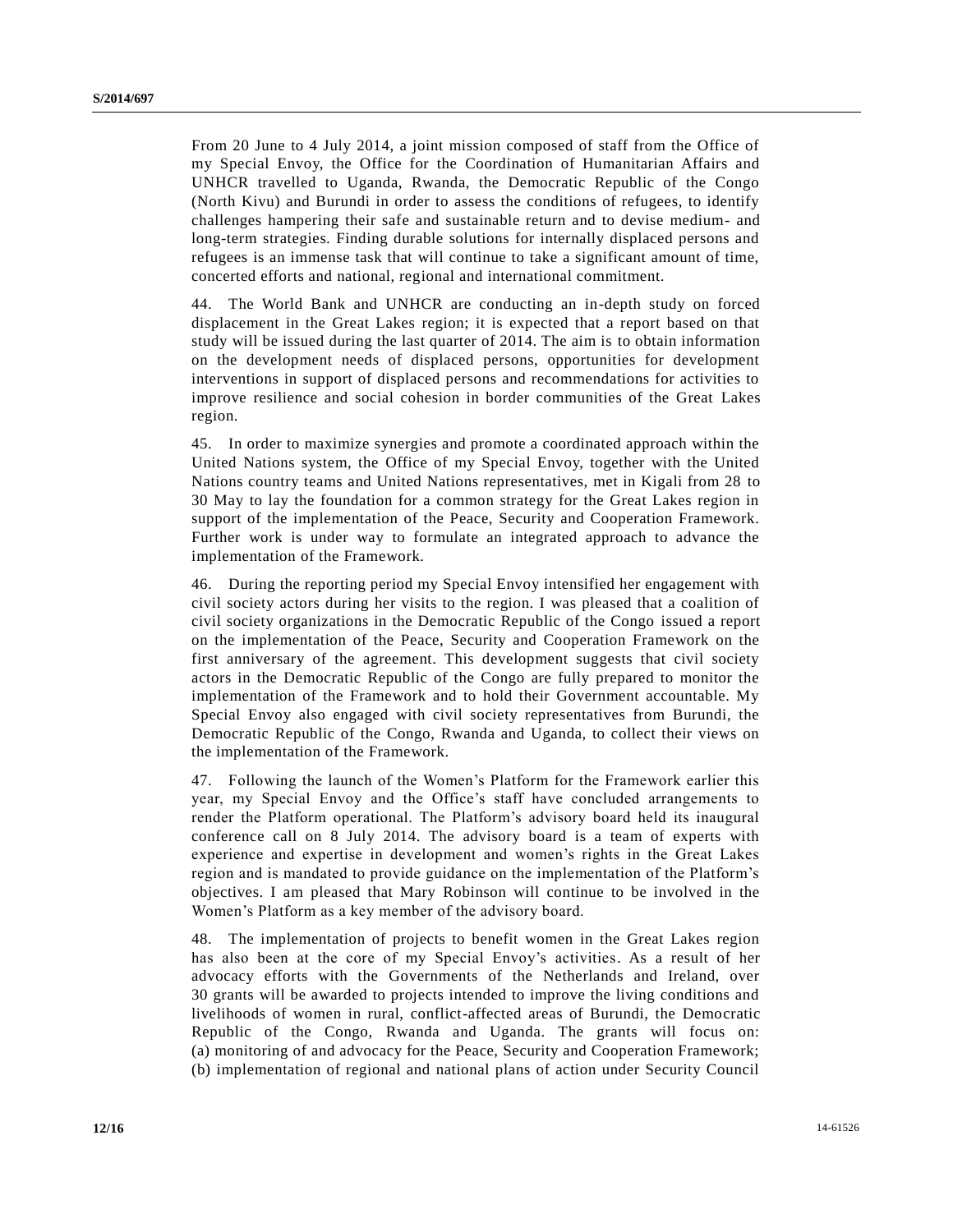resolution [1325 \(2000\);](http://undocs.org/S/RES/1325(2000)) (c) combating violence against women and assisting women affected by violence; (d) supporting women's livelihoods and development activities; and (e) making clean energy accessible to communities at the local level.

### **V. Observations and recommendations**

49. Over the past six months, there have been notable efforts to stabilize the security situation in eastern Democratic Republic of the Congo and advance the implementation of the Peace, Security and Cooperation Framework. Nonetheless, delays in the implementation of the Nairobi Declarations, mistrust between Governments and leaders in the region, disagreements over the voluntary disarmament of FDLR and slow implementation of the regional plan of action represent significant obstacles that must be overcome if sustainable peace and stability is to be brought to the region.

50. One of the most pressing issues remains the lack of expeditious implementation of the Nairobi Declarations, which perpetuates mistrust among Member States. Progress on this front would help build trust and confidence, reduce the risk of a relapse into armed conflict and consolidate the stability of eastern Democratic Republic of the Congo and the region. Every effort must there fore be made to implement all commitments of the Declarations and to prevent any reversal of the gains achieved. Accordingly, the technical visits by officials of the Democratic Republic of the Congo to Uganda and Rwanda in April and July to process eligible M23 members should be followed by concrete steps to achieve their immediate repatriation. I commend the Government of the Democratic Republic of the Congo for its efforts so far. I encourage it to work closely with the Governments of Rwanda and Uganda to establish clear timelines and appropriate follow-up actions to conclude the repatriation of former M23 combatants. Furthermore, the National Oversight Mechanism should accelerate the follow-up processes, with support from ICGLR and the Office of my Special Envoy, to ensure that the Nairobi Declarations are fully implemented.

51. The neutralization of all armed groups in eastern Democratic Republic of the Congo, including FDLR, through non-military and military actions, should also remain a high priority. I welcome the road map agreed by Heads of State in the region at the 14 August mini-summit convened by the President of Angola, in his capacity as ICGLR Chair, and the endorsement of the six-month time frame by SADC Heads of State, in their communiqué of 18 August. FDLR must disarm unconditionally and in a timely manner. In that respect, I look forward to a positive outcome of the joint ICGLR-SADC midterm review in October. Immediate and decisive actions should quickly be taken thereafter to complete the process of neutralizing FDLR, for the sake of peace and stability in eastern Democratic Republic of the Congo and the region.

52. I commend the President of Angola for his efforts to build a regional consensus on the neutralization of FDLR and other armed groups in eastern Democratic Republic of the Congo. I also support his efforts to lead a high -level dialogue on sensitive issues that adversely affect regional cooperation and durable peace. Furthermore, I welcome the unified and strong message on FDLR issue d by the Security Council on 26 August. It is my hope that the team of envoys, led by my Special Envoy, will continue to support regional efforts to definitively address the issue of FDLR.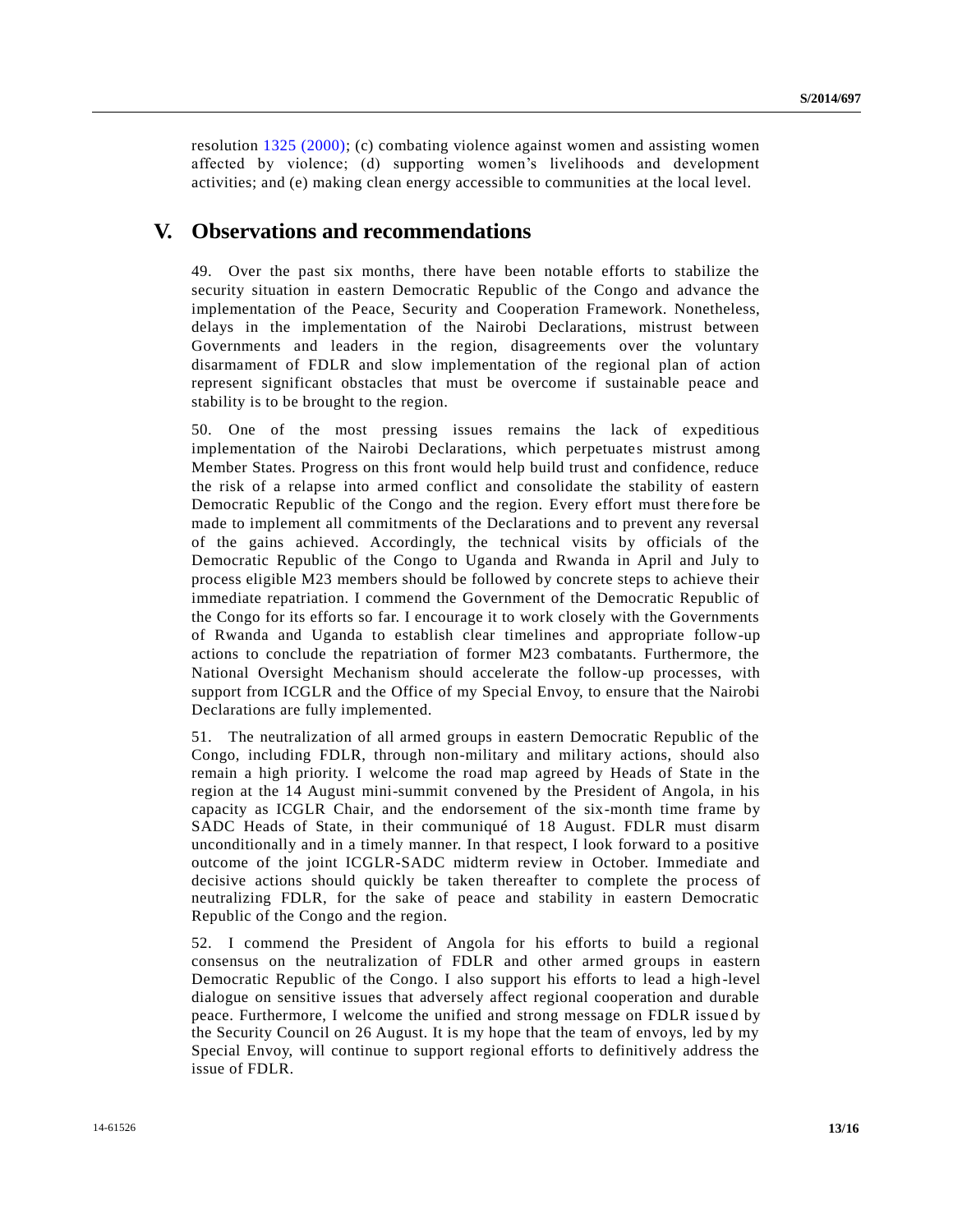53. I am pleased to note that the Expanded Joint Verification Mechanism, despite continuous logistical and political challenges, remains a viable security mechanism for building confidence among the countries in the region, although it needs to be strengthened further. I call upon all Member States in the region to incre ase collaboration through existing regional mechanisms, such as the Mechanism and the Joint Intelligence Fusion Cell, as well through joint bilateral commissions. My Special Envoy is committed to rallying international support for the Mechanism. I also urge the Democratic Republic of the Congo and Rwanda to exercise restraint in border areas and to engage through the Joint Bilateral Commission and the African Union Border Programme to resolve any border-related issues. In that regard, the findings and recommendations of the Mechanism on the recent military skirmish between the two countries warrant serious consideration.

54. The root causes of conflict in eastern Democratic Republic of the Congo will not be fully addressed unless the commitments made in Addis Ababa in February 2013 are implemented in full. In this regard, I welcome the positive steps taken by the Government of the Democratic Republic of the Congo and the other Governments in the region over the past six months, which show that they remain committed to the objectives of the Peace, Security and Cooperation Framework. I also welcome the continuous engagement of the African Union Peace and Security Council, which remains seized of matters related to the Great Lakes region, as demonstrated by its sessions on the implementation of the Framework held in Addis Ababa on 17 June and 22 August. Despite our collective engagement, the overall implementation process remains slow and every effort must be made to energize it. In the Democratic Republic of the Congo, implementation is lagging in several critical areas such as security sector reform, decentralization, reconciliation, tolerance and democratization. I urge the Government to accelerate the implementation of its commitments under the Framework and to follow through on the priority recommendations arising from the *concertations nationales* (national dialogue). I call upon the Government to start implementing the national disarmament, demobilization and reintegration plan and to accelerate measures to restore and consolidate State authority throughout eastern Democratic Republic of the Congo. In that regard, priority should be accorded to the establishment of a rapid reaction force, as provided for in Security Council resolution [2098 \(2013\).](http://undocs.org/S/RES/2098(2013)) In the same vein, I call upon the other signatories to the Framework to remain fully committed to its objectives and to honour their commitments.

55. In the region, leaders have shown their resolve to work together for peace and security in eastern Democratic Republic of the Congo and the Great Lakes region. I commend the countries of the northern corridor of East Africa for their resolve in accelerating regional integration. It is my hope that similar progress will be made in the context of the Economic Community of the Great Lakes Countries, whose leaders have not met at the summit level in over 20 years, despite significant interaction at the ministerial and technical levels. Reviving the Community would no doubt boost conflict prevention and confidence-building efforts in the Great Lakes region, notably through enhanced economic cooperation and social transformation in the countries involved.

56. The Technical Support Committee of the Regional Oversight Mechanism has been serving as a forum for dialogue and confidence-building in the region, under the leadership of my Special Envoy and the African Union Special Representative for the Great Lakes Region. More concrete actions are needed, however, to expedite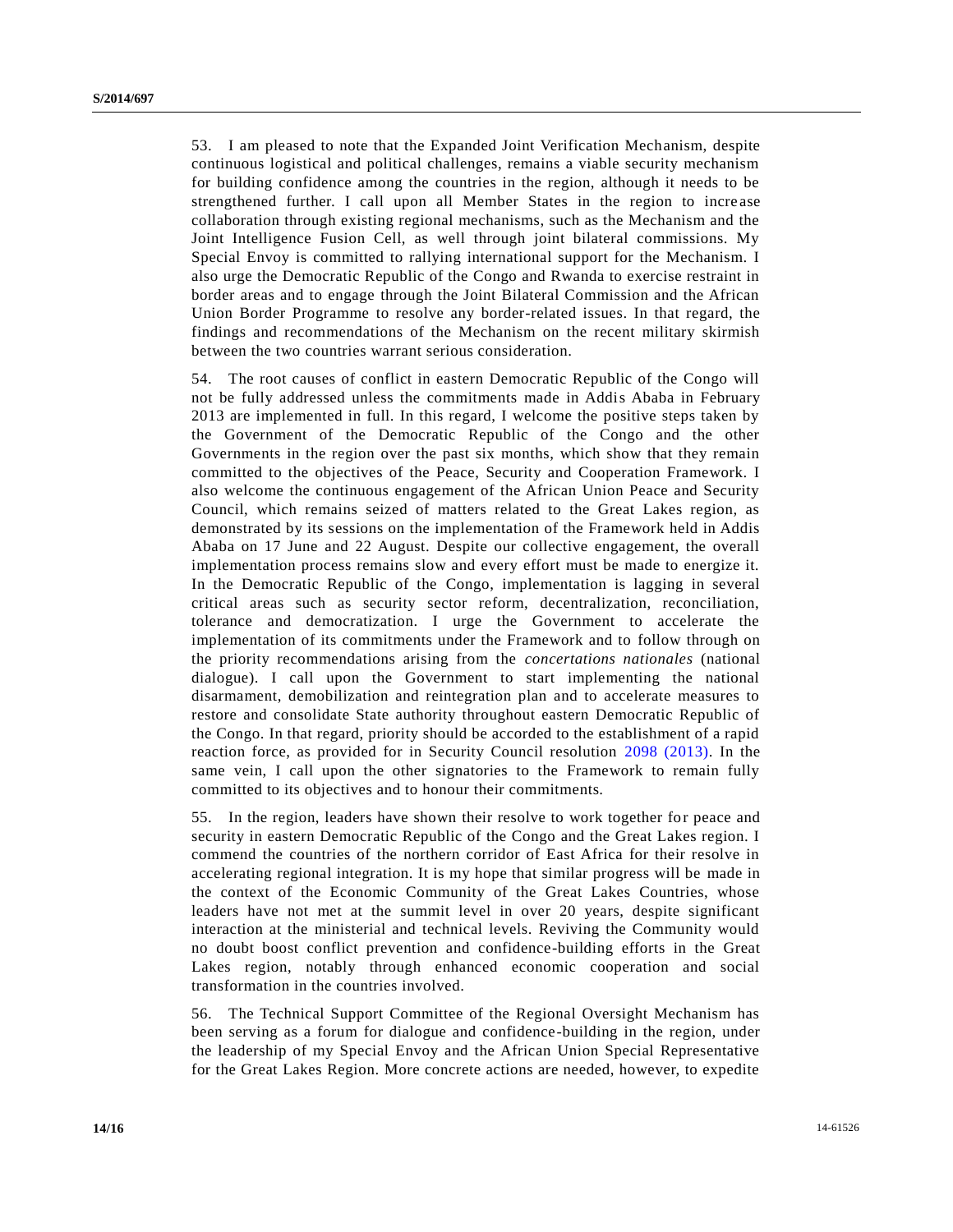the implementation of the regional plan of action and achieve all the commitments under the Peace, Security and Cooperation Framework. To this end, I welcome the report on progress made with regard to the Framework that was jointly presented by my Special Envoy and the African Union Special Representative for the Great Lakes Region at the fourth meeting of the Regional Oversight Mechanism, held in New York on 22 September. I urge the countries in the region to carefully consider the recommendations made in the report and to take the steps necessary to accelerate the implementation process. I also count on members of the Technical Support Committee to play a more active role in the implementation of the Framework in their respective countries, with support from the Office of my Special Envoy.

57. Coordinated and coherent support by international partners remains critical to ensure that progress is made in the Democratic Republic of the Congo and the region. In that regard, the development partners conference, which is scheduled to be held towards the end of 2014 in Brussels, is a positive step towards achieving the promises of the economic pillar envisaged in the Peace, Security and Cooperation Framework. I welcome the commitments made by various development partners, including the World Bank, the European Union and other bilateral partners to the Great Lakes region, and I commend their continuing commitment to the region. I encourage multilateral and bilateral partners to strengthen their collaboration with regional organizations and the Governments in the region to promote sustainable development. To that end, I am encouraged by the significant progress that the Office of my Special Envoy, together with ICGLR and the Government of Angola, has made towards organizing a Great Lakes private sector investment conference, including through the development of an investment opportunity brief that identifies catalytic cross-border development projects. I appeal to all key partners, including private investors, to participate in this conference with a view to supporting projects that will bring development and stability to the region.

58. The issue of the return of refugees and internally displaced persons remains a major humanitarian concern. No effort should be spared in finding durable solutions for refugees and internally displaced persons in the Great Lakes region. My Special Envoy will continue to work with mandated agencies to encourage coordinated action at the national, regional and international levels to promote an envir onment conducive to sustainable returns. I encourage key actors to support the Governments in the region to ensure that State authority, the rule of law, basic services, property and land rights, and economic opportunities are in place when people do begin to return. I call on donors to help ensure that agencies such as WFP, the Office for the Coordination of Humanitarian Affairs and UNHCR have the funds necessary to assist persons in need.

59. I remain concerned about recurrent reports of violence, including sexual and gender-based violence, by armed groups and the national armed forces in eastern Democratic Republic of the Congo and the region. I commend the Government for its efforts to investigate these crimes and prosecute those responsible, and encoura ge all Governments in the region to create effective mechanisms to address them and hold perpetrators, including government officials, accountable. I also urge the Governments in the region to develop a strategy to foster regional judicial cooperation, in line with their commitments under the Peace, Security and Cooperation Framework.